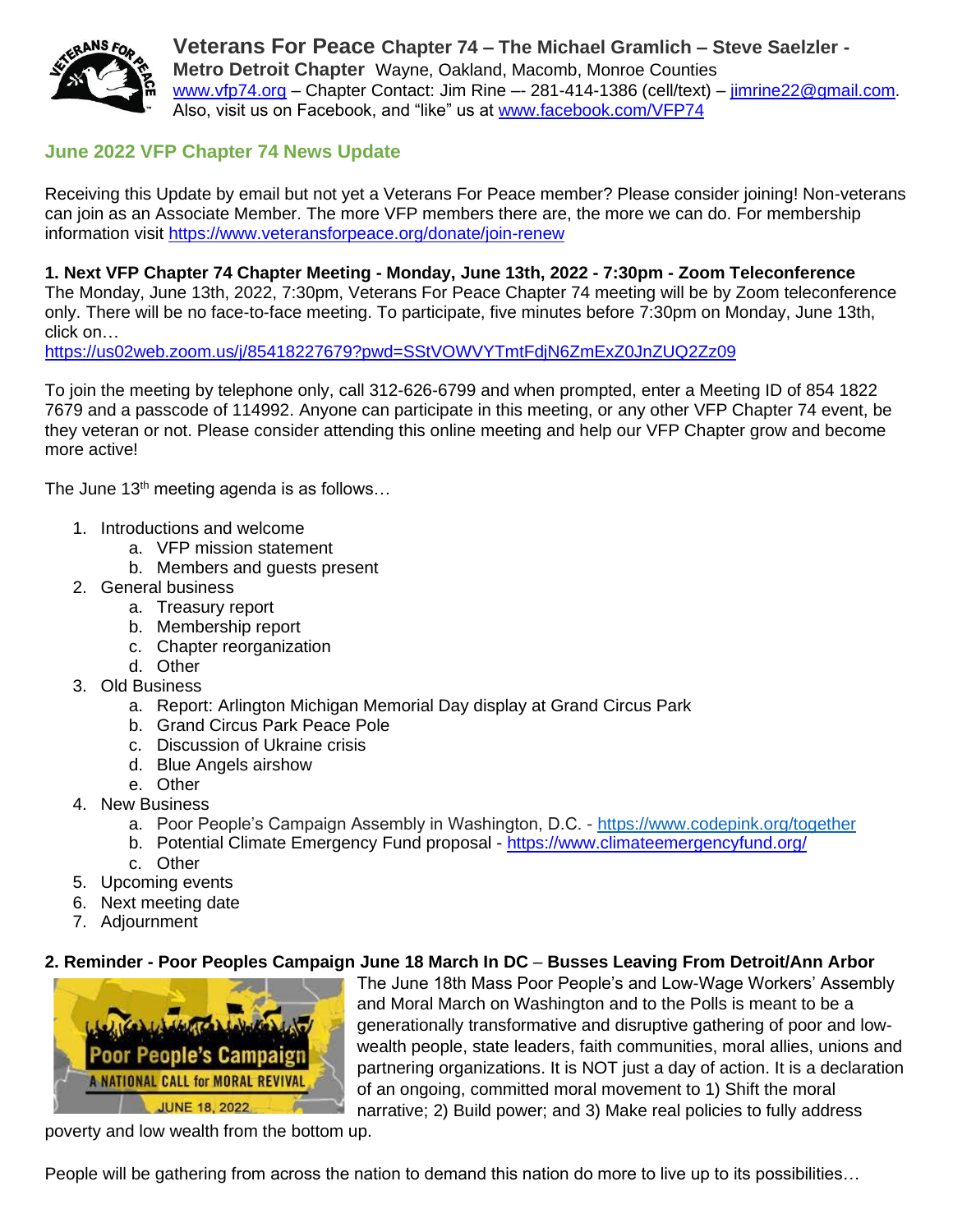- More to fully address the interlocking injustices of systemic racism, poverty, ecological devastation and the denial of health care, militarism and the war economy and the false moral narrative of religious nationalism.
- More to change the narrative and build the power of those most impacted by these injustices.
- More to realize a Third Reconstruction agenda that can build this country from the bottom up and realize the nation we have yet to be.

CODEPINK is a core partner for the Poor People's Campaign which is working to confront the interlocking evils of systemic racism, poverty, ecological devastation, militarism and the war economy, and the distorted moral narrative of religious nationalism. More on CODEPINK and the March can be found at [https://www.codepink.org/06182022.](https://www.codepink.org/06182022)

Busses from Ann Arbor, Ypsilanti and Detroit are planned to transport marchers to and from DC. Jim Rine plans to participate in the march and teach-in later - [https://www.codepink.org/ppc\\_antimilitarism\\_20220618](https://www.codepink.org/ppc_antimilitarism_20220618) . For more information contact Jim Rine at [jimrine22@gmail.com.](mailto:jimrine22@gmail.com)

# **3. VFP Golden Rule Project Coming To The Great Lakes (And Detroit) In 2023**



The Golden Rule is a project of Veterans For Peace. We aim to advance Veterans For Peace opposition to nuclear weapons and war, and to do so in a dramatic fashion. We have recovered and restored the original peace ship, the *Golden Rule*, that set sail in 1958 to stop nuclear weapons tests in the Marshall Islands, and which inspired the many peace makers and peace ships that followed. The reborn *Golden Rule* is sailing once more, to show that nuclear abolition is possible, and that bravery and tenacity can overcome militarism.

To follow the VFP Golden Rule Project on Facebook, visit [https://www.facebook.com/GoldenRulePeaceBoat.](https://www.facebook.com/GoldenRulePeaceBoat) If you're interested in crewing in California or around the Great Loop in 2022-23 or wish to volunteer, please fill out a crew application at [vfpgoldenrule.org/crew-application](http://www.vfpgoldenrule.org/crew-application) The [Golden Rule News Fall 2021 edition](http://www.vfpgoldenruleproject.org/wp-content/uploads/2021/11/Golden-Rule-News-Fall-2021-4-page.pdf) is now also available.

# **4. Biden Administration Redeploy U.S. Troops To Somalia To Fight Al-Shabab Re-Escalating A War That The United States Has Never Officially Declared** (From Win Without War)



And just like that, the era of endless war is wrenched wide open again. Just nine months after withdrawing U.S. troops from Afghanistan, U.S. operations in Somalia and across the globe continue, because presidents and the Pentagon twist current law to find the authority to keep sending troops and dropping bombs.

Article 1, Section 8, Clause 11 of the Constitution makes it crystal-clear that Congress has the SOLE authority to declare war. But for decades, Congress has ceded their war-making authority to the presidency.

Right now, that failure to lead means expanding U.S. war-footing on almost every continent, as president after president has been able to abuse two congressional authorizations (AUMFs) passed after 9/11 to justify dozens of military

misadventures: Operation Inherent Resolve in Iraq and Syria, and thousands of U.S. troops patrolling Africa across Chad, Kenya, Mali, Niger, Nigeria, Somalia, and South Sudan. And those are just the operations we know about.

President Biden's decision to redeploy U.S. troops to Somalia is a clear and distressing signal that he's following the failed strategy of presidents before him, but it's also a complete one-eighty — as a candidate Biden promised to "end the forever wars." So why's it happening? Well, one explanation is that it's meant to send a signal to Russia and shore up influence in the Horn of Africa, potentially laying the groundwork for yet another proxy war in the region. Here's where we remind you that just like Somalia, Eritrea, and Ethiopia, we're not at war with Russia either.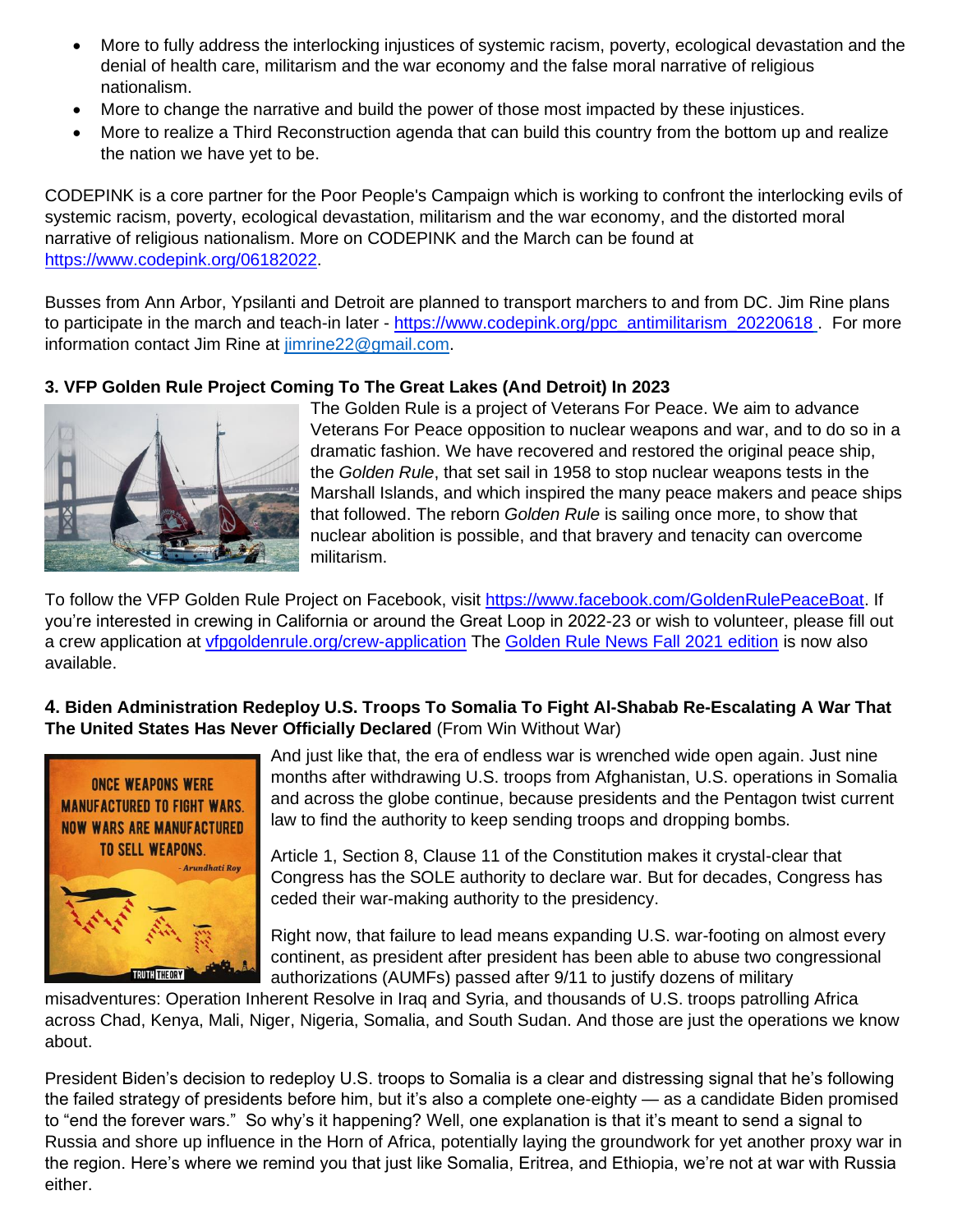That's why we say: ENOUGH. A war-first strategy has failed people across the globe for decades, and we refuse to put hundreds more troops in harm's way or turn any more communities into our battlefields. No one, anywhere, will be made safer by more violence. For more on this issue visit [https://www.politico.com/newsletters/national](https://www.politico.com/newsletters/national-security-daily/2022/05/16/biden-escalates-the-forever-war-in-somalia-00032767)[security-daily/2022/05/16/biden-escalates-the-forever-war-in-somalia-00032767](https://www.politico.com/newsletters/national-security-daily/2022/05/16/biden-escalates-the-forever-war-in-somalia-00032767)

## **5. Web Page Reads**

*The Myths Of War & Why We Should End All War Now* **-** World Beyond War - [https://worldbeyondwar.org](https://worldbeyondwar.org/) – has a two part series worth looking at… The myths [that generate war support are debunked here](https://click.actionnetwork.org/ss/c/atcYNHk4Eh2YdGnwBh-YDG7XrsA8qChq4YmTGY3gl8emwef0i1fcD-sb28DWADJc04071eiW6_0VAcH-iHel0AaV2TP8w4PrxLUh2ZqokPrv69NeiIj75JNuf7oGFyTyu3ZVghYZnrilyKgwcdeqyZ01iDhE0K48rf38-byKpJjyUFoQEqXjopgQ8K2pr3-CWh8WxEtg3vsr_W-OgkCTJQaJlZbtTGsN0WPxXIcSMp9rVp__S8o2tpMVNpwdD4ruffdQonSkjJDgU1yijqd9SdscxTSvAUGVEP7bklGM1c_1T5KSIDfkFasCg_g-2rdf/3mo/Xy2qTxjcQZmfxRqRGaR3dw/h0/6v8gCo87PMbdQ1lzkL1-GxPfaiLmCYR-uAgGWqxAME0) and The [arguments](https://click.actionnetwork.org/ss/c/atcYNHk4Eh2YdGnwBh-YDG7XrsA8qChq4YmTGY3gl8dYuf10Higj8TiBL-jCHAyWi4EcdrEZS1MHWfC3ltMkTuFOUIpD8eZAicerIbzBtsEMKiMTPRyTCdnh8SZyQBK5LAD1RAVBr7fchDxEksJkDe-hD0JbIagPljZBwReHIPuxQFGyoZLHe3dHzttlCzpk18-zSWayp3SkEk_Erb6BkGyrkM2hF8D5AgLvdbDagicg-z_TEpBFf2iylSHjLZaY2C1tLVEpi-AHLIdVFN0rAjeuEhzTHveXgeeFsLlYwoJPm0b30E9oXPUALG5qRrm4/3mo/Xy2qTxjcQZmfxRqRGaR3dw/h1/yxC58Bac-kGjxSIICNtaEhNOH7p-2cpAdAXN2qwCe-8)  [for ending all war are listed here](https://click.actionnetwork.org/ss/c/atcYNHk4Eh2YdGnwBh-YDG7XrsA8qChq4YmTGY3gl8dYuf10Higj8TiBL-jCHAyWi4EcdrEZS1MHWfC3ltMkTuFOUIpD8eZAicerIbzBtsEMKiMTPRyTCdnh8SZyQBK5LAD1RAVBr7fchDxEksJkDe-hD0JbIagPljZBwReHIPuxQFGyoZLHe3dHzttlCzpk18-zSWayp3SkEk_Erb6BkGyrkM2hF8D5AgLvdbDagicg-z_TEpBFf2iylSHjLZaY2C1tLVEpi-AHLIdVFN0rAjeuEhzTHveXgeeFsLlYwoJPm0b30E9oXPUALG5qRrm4/3mo/Xy2qTxjcQZmfxRqRGaR3dw/h1/yxC58Bac-kGjxSIICNtaEhNOH7p-2cpAdAXN2qwCe-8)

*Texas Soldiers Are Unionizing After Facing Attacks by a Right-Wing Governor* - In Texas, National Guard members faced painful cuts and absurd assignments by Republican governor Greg Abbott. So they did what many exploited workers before them have done: they organized a union. For more on this story, visit [https://jacobin.com/2022/05/texas-soldiers-unionizing-right-wing-governor-greg-abbott-tseu-national-guard](https://jacobin.com/2022/05/texas-soldiers-unionizing-right-wing-governor-greg-abbott-tseu-national-guard-organizing)[organizing](https://jacobin.com/2022/05/texas-soldiers-unionizing-right-wing-governor-greg-abbott-tseu-national-guard-organizing)

*REAL Democracy History Calendar* - The REAL Democracy History Calendar provides 1-4 listings per day sent by email every Monday morning of activities, events, quotes from prominent individuals and/or other occurrences (both past and recent) on the themes of democracy, human rights, corporate power and rule, and wealth in society (especially in elections). To subscribe (one e-mail a week) visit [https://list-manage.us12.list](https://list-manage.us12.list-manage.com/subscribe)[manage.com/subscribe](https://list-manage.us12.list-manage.com/subscribe)

### **6. Announcement, Anniversaries & Reminders**

#### Every Friday - Welcoming New Detroit Immigrants

Welcome new refugees to the metro Detroit region Fridays at Detroit's Clark Park on the corner of Verner and Clark (map at [https://tinyurl.com/ClarkPark-Map\)](https://tinyurl.com/ClarkPark-Map) from 3:45pm to 4:45pm. The name of the event is We Stand With Our Neighbors Immigration Vigil. This weekly vigil was started in response to school children in Southwest Detroit whose teachers and counselors are deeply concerned about the trauma students are experiencing as they face the threat and reality of detention and deportations. Our message is: No deportations! No ban! No wall! No harassment and intimidation! Their Facebook page is [www.facebook.com/WeStandWithOurNeighbors.](http://www.facebook.com/WeStandWithOurNeighbors)

### VFP Annual Convention - August 25th-28th

Veterans For Peace will again hold its annual convention online with a theme this year of "War Making to Peace Seeking". The Convention Committee envisions three tracks within the theme: Individual transformation from warmaking to peace-seeking, the experience of many members of VFP; Community transformation: the "Peace at Home" part of our "Peace at Home, Peace Abroad" lens; and Global transformation: redirecting material, emotional, and spiritual resources from attempts to achieve global domination to cooperation to achieve global healing. More details about the 2022 Convention can be found at [https://www.vfpconvention.org.](https://www.vfpconvention.org/)

### VFP National Online Social Hours – NEW TIME! Every Tuesday At 7pm EDT

VFP has experimented with VFP Social Hours and members enjoyed the chance to chat and catch up (or meet) with other Veterans For Peace members. VFP will continue these every Friday at 6pm. (EST). To join the Social Hour, go to<https://us06web.zoom.us/j/324812650> or go to Zoom<https://zoom.us/Signin> and click join meeting and enter in Meeting ID: 324 812 650

### Veterans For Peace National Weekly E-News List

Get updates on upcoming VFP national actions, ongoing campaigns, and news from chapters across the country. Additionally, the e-news provides resources and helpful tips for engaging your own actions. To sign up visit <https://veteransforpeace.salsalabs.org/eblast0/index.html>

### Michigan Peace Alliance Formed

Over the past few months, peace, and justice advocates (including Veterans For Peace Chapters in Michigan) have been working to form a new organization, the Michigan Peace Alliance, that "connects Michigan based organizations dedicated to peace, to share knowledge, resources, actions, and calendars to build a more peaceful, just and nonviolent society." A web page for the Michigan Peace Alliance is in development but the group does have a Facebook page at [www.facebook.com/Michigan-Peace-Alliance-100512129175722.](http://www.facebook.com/Michigan-Peace-Alliance-100512129175722)